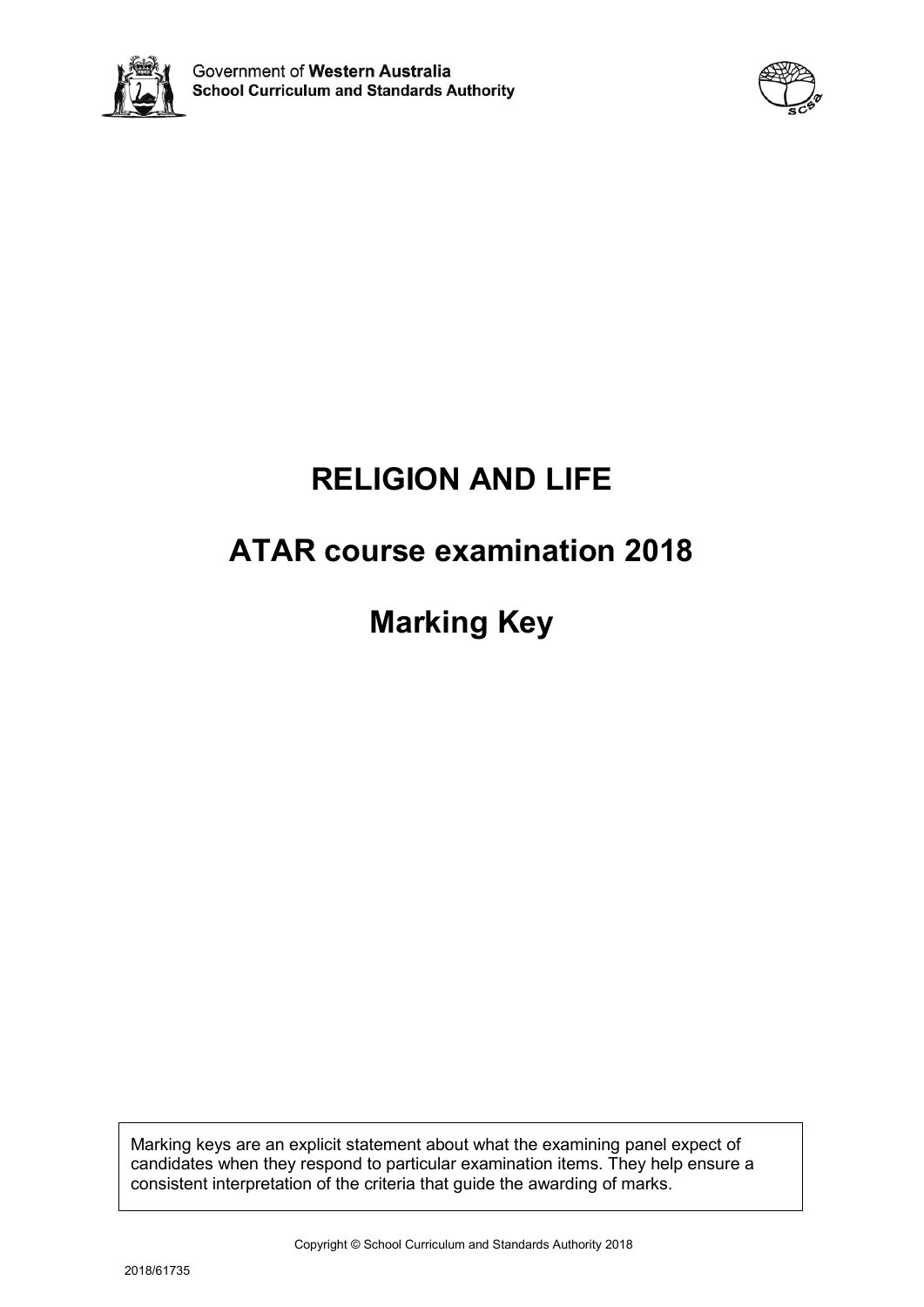**Section One: Source analysis 40% (48 Marks)**

## **Question 1 (7 marks)**

(a) With reference to Source 1, identify a trend in the religious affiliation of the Australian population. (1 mark)

| <b>Description</b>                                                          | <b>Marks</b> |
|-----------------------------------------------------------------------------|--------------|
| Identifies a trend                                                          |              |
| Total                                                                       |              |
| Answers could include:                                                      |              |
| growth in non-Christian religions                                           |              |
| growth in reporting no religion                                             |              |
| decline in Christian religions                                              |              |
| young adults more likely to report 'no religion'                            |              |
| older age groups more likely to report Christianity and affiliated religion |              |
|                                                                             |              |

- **EXEC** Catholicism is increasing as a proportion of those who affiliate with religion.
- (b) On the basis of Source 1, draw **one** significant conclusion about the place of religion in Australian society.

| <b>Description</b>                                                                   | <b>Marks</b> |
|--------------------------------------------------------------------------------------|--------------|
| Draws a valid significant conclusion based on the source                             |              |
| Provides a general conclusion                                                        |              |
| <b>Total</b>                                                                         |              |
| Answers could include:                                                               |              |
| growth in those reporting 'no religion' indicates a decline in the importance placed |              |

on religion by Australians according to the current trend in religious affiliation of Australians, religion in

- Australian society will decline in the future
- Australia is becoming a more religiously diverse nation
- Christianity, and even religion in general, is seen as less relevant for Australian society.
- (c) Drawing on Source 1, identify **one** social factor and describe how this factor has impacted the religious affiliation of Australians. (4 marks)

| <b>Description</b>                                                     | <b>Marks</b> |
|------------------------------------------------------------------------|--------------|
| Identifies one social factor                                           |              |
|                                                                        |              |
| Describes in detail how a social factor has impacted the religious     |              |
| affiliation of Australians with reference to Source 1                  | 3            |
| Outlines how a social factor has impacted the religious affiliation of |              |
| Australians with reference to Source 1                                 | 2            |
| Identifies a social factor that could have impacted on the religious   |              |
| affiliation of Australians                                             |              |
| subtotal                                                               | 3            |
| Total                                                                  |              |
| Anewere could include the following.                                   |              |

d include the following:

Social factor: demographic changes (age)

Impact of social factor:

- age 18-34 affiliate with religion other than Christianity; 12% of this age group report having no religion which is 39% higher than any other age group
- age 65 and over more likely to affiliate with Christianity.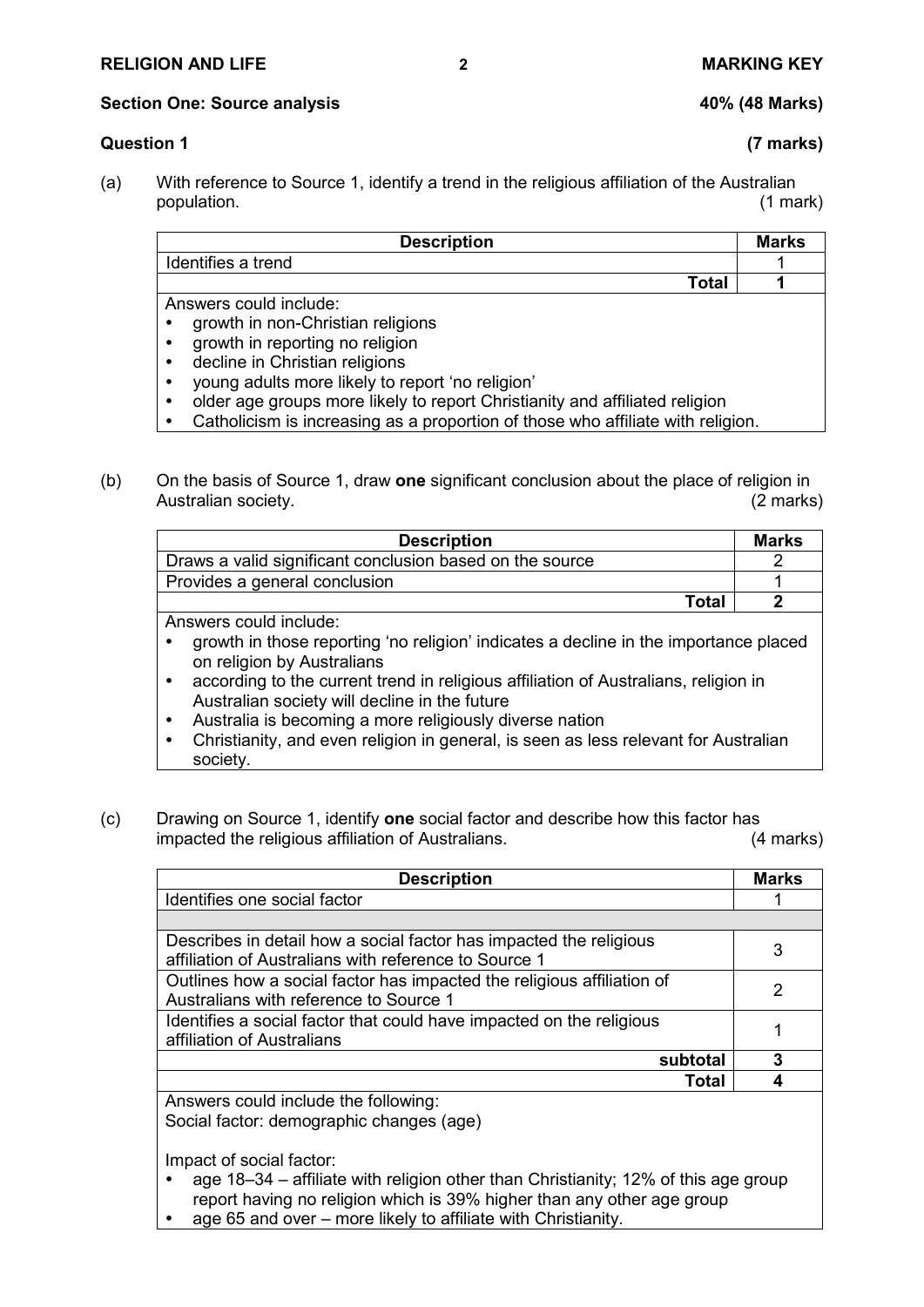#### **RELIGION AND LIFE 3 MARKING KEY**

# **Question 2 (14 marks)**

(a) Outline a view expressed in Source 2A. (2 marks)

**Description** Marks Outlines a view expressed in Source 2A and supports answer with Dumites a view expressed in Source 2A and supports answer with  $\sim$  2 Identifies a view expressed in Source 2A 1 **Total 2**

Answers could include:

Views in Source 2A:

- people are becoming disconnected from one another
- social structures have disintegrated
- factors such as work, family structure, age, suburban life, television, computers
- women's roles are isolating people from each other
- religion is potentially different to this, but it too suffers the same problems.
- (b) Compare, using evidence from the sources, the views expressed by the writers of Sources 2A and 2B. (6 marks)

| <b>Description</b>                                                                                          | <b>Marks</b> |
|-------------------------------------------------------------------------------------------------------------|--------------|
| Evidence                                                                                                    |              |
| Uses a range of relevant evidence from the sources                                                          | າ            |
| Provides some relevant evidence                                                                             |              |
| subtotal                                                                                                    |              |
| Comparison                                                                                                  |              |
| Detailed comparison of the similarities and differences between the views<br>expressed in Sources 2A and 2B |              |
| Comparison of some similarities and differences between the views<br>expressed in Sources 2A and 2B         | 3            |
| Identifies some similarities and/or differences between the views<br>expressed in Sources 2A and 2B         | 2            |
| Identifies some views expressed in both sources                                                             |              |
| subtotal                                                                                                    |              |
| Total                                                                                                       | Բ            |

Answers could include:

Similarities in views seen in sources 2A and 2B:

- both sources discuss the impact religion can have on society Source A – 'religion is an important source of social capital' Source B – 'religions have 'the ability to bring people together'
- both sources view religion in a positive way Source A – 'religion is an important source of social capital' Source B – 'many religions address problems that can become negative epidemics in society'
- both sources discuss connectedness in communities today

Differences in views seen in sources 2A and 2B:

 connectedness with society today Source A– discusses the decline in religious affiliation – as a whole people feel isolated

'Isolation, not community, is the measure of our lives'

Source B – discusses the need for people to participate in the life of communities 'This sense of community helps society because it helps its people to have a sense of belonging'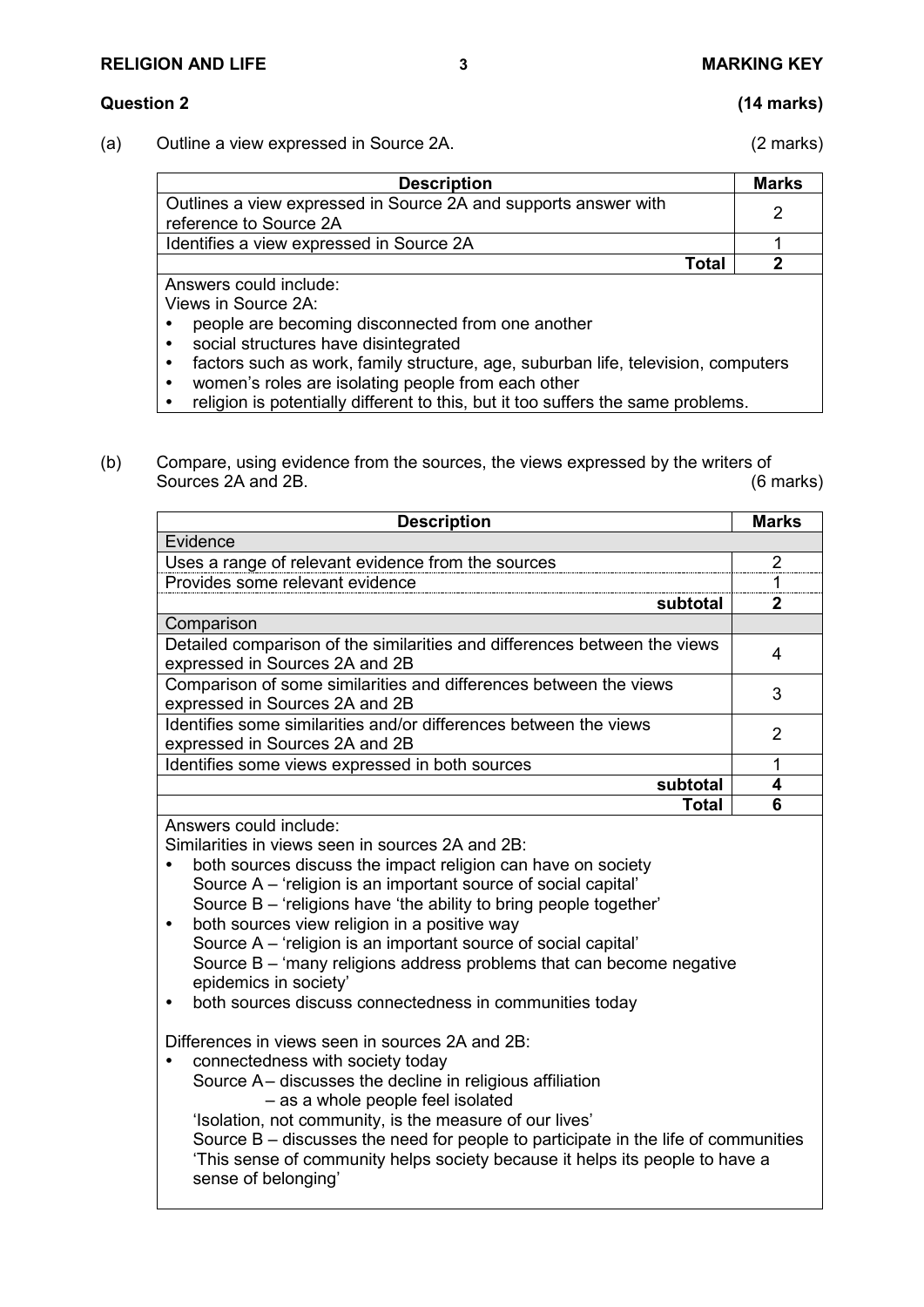**Question 2** (continued)

| the role of religion in society                                                      |
|--------------------------------------------------------------------------------------|
| Source A – discusses that religion also suffer from a sense of isolation in society  |
| 'Clergy feel isolated from their neighbourhoods and from each other'                 |
| 'At times, people of faith also seem to be bowling alone'                            |
| Source B – discusses that religion is important to society as it has the 'ability to |
| brings people together'                                                              |
| 'Some people join a religion in order to feel included in a smaller subsection of a  |
| larger society'.                                                                     |

(c) With reference to Sources 2A and 2B, discuss **one** role religion plays in the public life of Australia or another nation. (6 marks)

| <b>Description</b>                                                              | <b>Marks</b>  |
|---------------------------------------------------------------------------------|---------------|
| Discusses with insight a role religion plays in the public life of Australia or | 6             |
| another nation with reference to Sources 2A and 2B                              |               |
| Discusses a role religion plays in the public life of Australia or another      | 5             |
| nation with reference to Sources 2A and 2B                                      |               |
| Explains a role religion plays in the public life of Australia or another       | 4             |
| nation with reference to Sources 2A and 2B                                      |               |
| Describes a role religion plays in the public life of Australia or another      | 3             |
| nation                                                                          |               |
| Provides comments about a role religion plays in society                        | $\mathcal{P}$ |
| Identifies a role religion plays in society                                     |               |
| Total                                                                           | 6             |
| Answers could refer to:                                                         |               |
| Religion can play a role in:                                                    |               |
| providing social services such as health, education and welfare                 |               |
| contributing to legal issues, political matters and/or debates                  |               |
| contributing to the cultural and social fabric of society                       |               |
| the economy, source of employment, work and investment<br>٠                     |               |
| maintaining the significance of religious festivals                             |               |

• gathering the community for prayer when a disaster or crisis happen.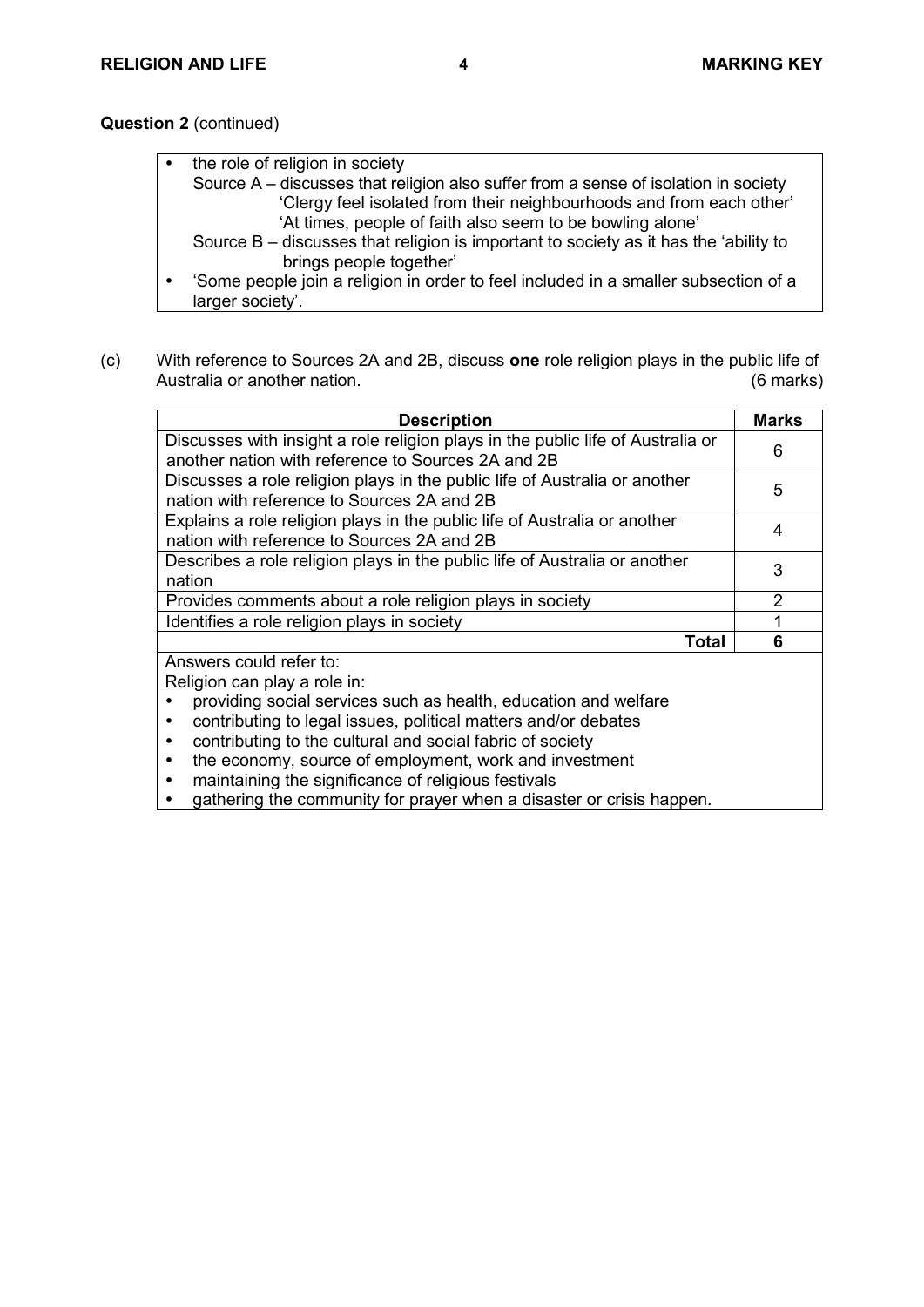### **Question 3 (13 marks)**

(a) Analyse the message of Source 3A. (4 marks)

| <b>Description</b>                                | <b>Marks</b> |
|---------------------------------------------------|--------------|
| Analyses the message with reference to Source 3A  |              |
| Explains the message with reference to Source 3A  |              |
| Describes the message with reference to Source 3A |              |
| Identifies a relevant message of Source 3A        |              |
| Total                                             |              |

Answers could include:

- the world today places the same amount of importance on money, as it did on religion in the past
- money is worshipped and treated with reverence, as religion has in the past
- money is the 'new god' of today's society
- as cultures develop adherence to a religion declines
- consumerism tends to replace religious affiliation.
- (b) 'The acquisition of wealth is no longer the driving force in our lives [in the 24th century]'.

Using evidence from Source 3B, develop an argument that supports the above statement. (3 marks)

| <b>Description</b>                                                                             | Marks |
|------------------------------------------------------------------------------------------------|-------|
| Develops a comprehensive argument that supports the statement using<br>evidence from Source 3B |       |
| Outlines an argument that supports the statement using evidence from<br>Source 3B              |       |
| Makes general comments about the statement                                                     |       |
| Total                                                                                          |       |

Answers could include:

An argument that supports the statement could include the following:

- within the context of the future (24th Century) the value system has evolved from:
	- the drive for personal growth to combining resources in a common drive towards greater knowledge
	- greed and power to a point where people support each other in a common purpose
	- personal wealth to personal needs are provided by the community
	- personal success to working cooperatively towards a common goal
	- the need for laws, regulations or rules, to no need for laws, regulations or rules.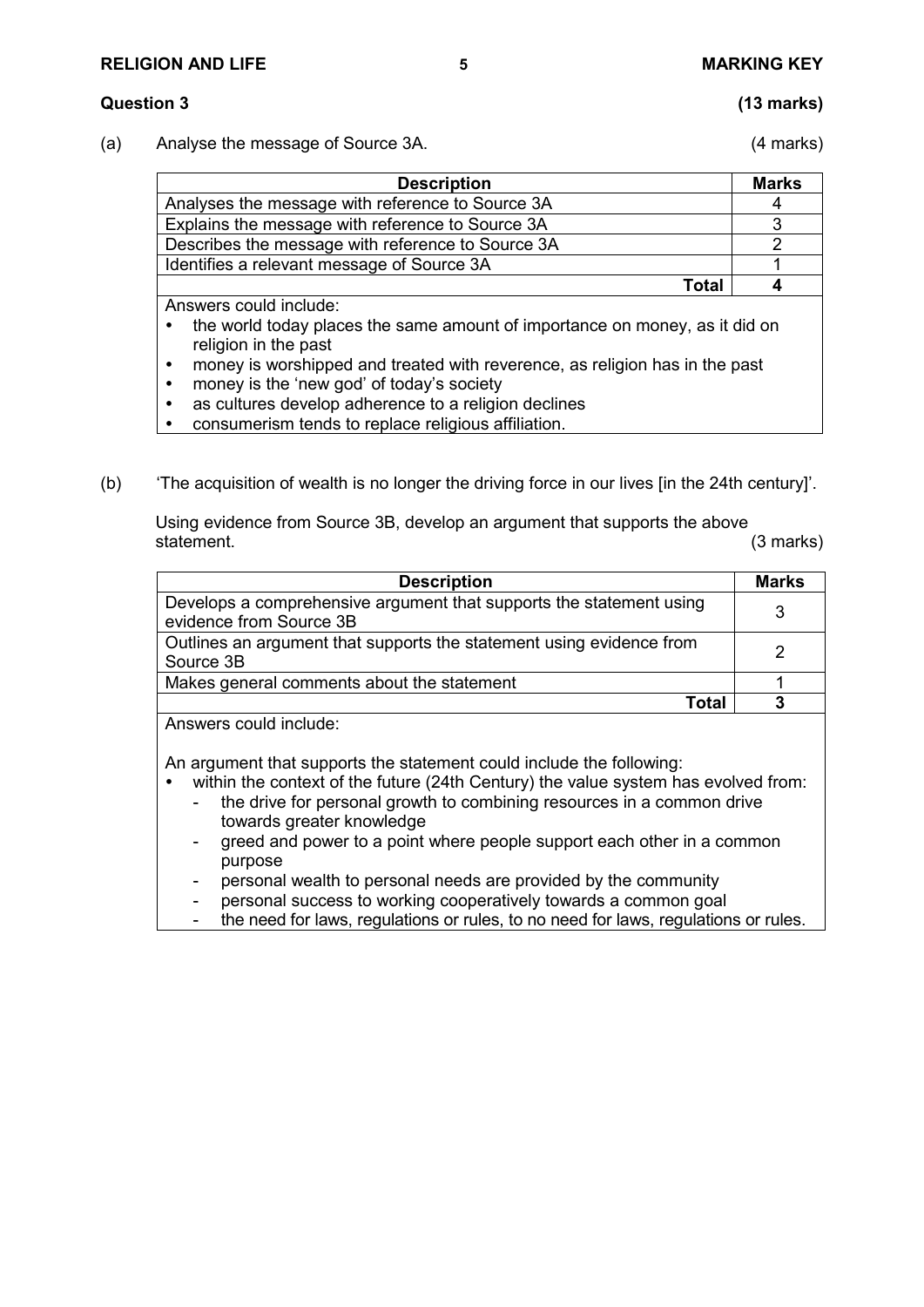### **Question 3** (continued)

(c) Evaluate the usefulness of Sources 3A and 3B for understanding the nature of religion. (6 marks)

| <b>Description</b>                                                           | <b>Marks</b>  |
|------------------------------------------------------------------------------|---------------|
| Evaluates the usefulness of Sources 3A and 3B for understanding the          | 6             |
| nature of religion, using evidence from both sources to support their answer |               |
| Explains the usefulness of Sources 3A and 3B for understanding the nature    |               |
| of religion, using evidence from both sources to support their answer        | 5             |
| Outlines the usefulness of Sources 3A and 3B for understanding the nature    |               |
| of religion, using evidence from both sources to support their answer        |               |
| Outlines the usefulness of Sources 3A and 3B, using evidence from the        | 3             |
| sources to support their answer                                              |               |
| Comments on the usefulness of Sources 3A and 3B                              | $\mathcal{P}$ |
| Makes general comments about the usefulness of the sources                   |               |
| Total                                                                        | Բ             |

Answers could include:

#### **Very useful**:

Source 3A

- illustrates the decline in the traditional understanding of religion
- illustrates the development of understanding religion from a relationship/affiliation with the divine to a relationship with materialism
- $\bullet$  illustrates how religions have evolved and continue to evolve.

#### **Somewhat useful**:

Source 3B

 describes what might be possible if people learn to cooperate and work together (a religious value) so that eventually greed, consumerism, poverty, hate, etc. will cease to exist.

### **Limited usefulness**:

Neither source comments on the nature of religion but provide people's view of the world.

Source 3A

- illustrates the development of the understanding of religion from a dependency on the divine to a dependency on money
- illustrates how consumerism is becoming the new 'god' in society.

Source 3B

- contrasts a secular viewpoint with religious values
- describes the eventual 'evolution' of religious experience.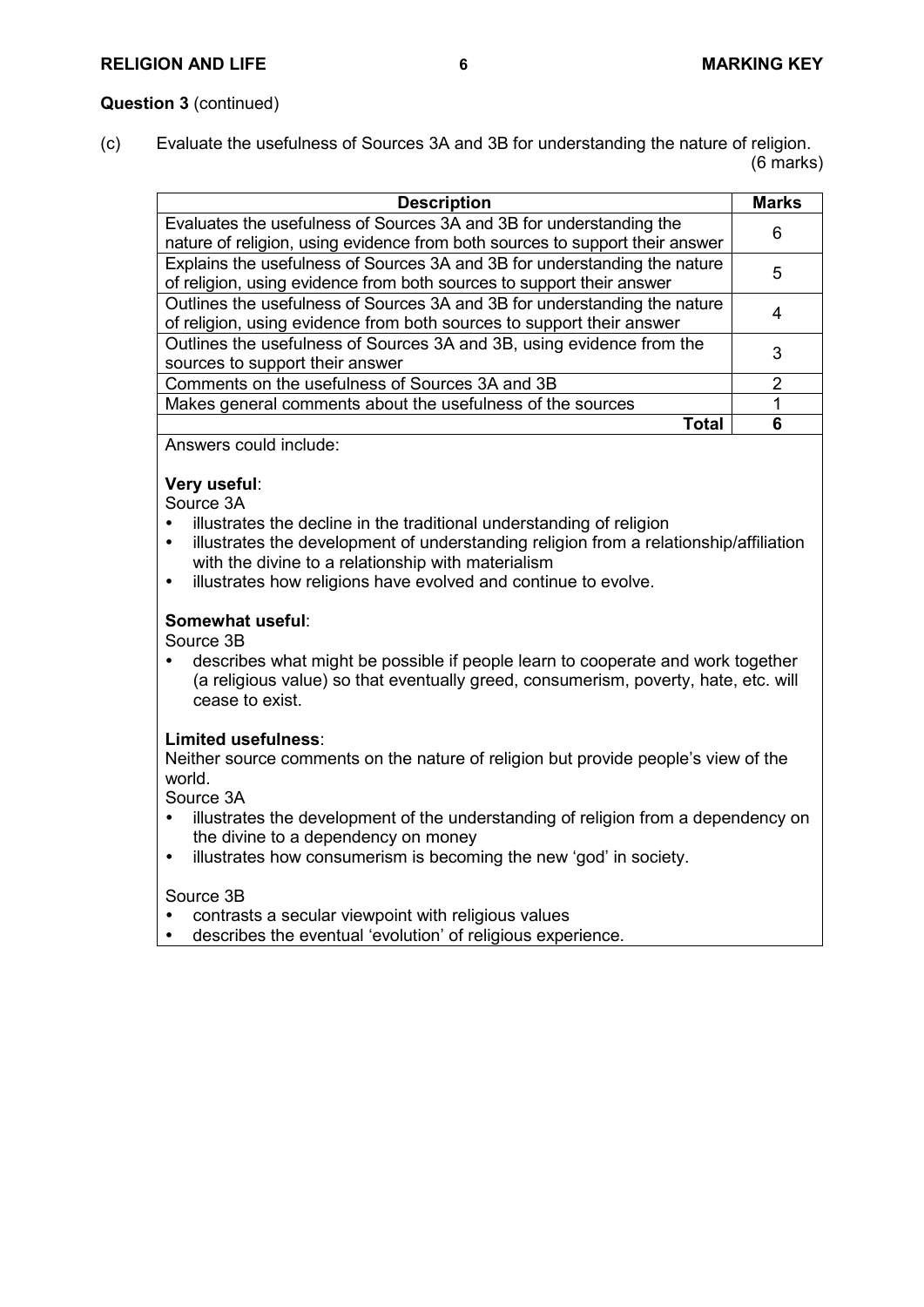### **Question 4 (14 Marks)**

(a) Describe the nature of the issue presented in Sources 4A and 4B. (4 marks)

| <b>Description</b>                                                                                | <b>Marks</b> |
|---------------------------------------------------------------------------------------------------|--------------|
| Describes in detail the nature of the issue presented in Sources 4A and 4B                        | 4            |
| Outlines the nature of the issue presented in Sources 4A and 4B                                   |              |
| Identifies the issue and makes general comments about the issue<br>presented in Sources 4A and 4B | 2            |
| Identifies the issue presented in Sources 4A and 4B                                               |              |
| Total                                                                                             |              |
| Answers could include:<br>Issue in Sources 4A and B: human trafficking or modern slavery          |              |

Key features of human trafficking or modern slavery:

• it denies the basic rights and freedoms of people

- is a global phenomenon
- includes people of all ages
- forces people to work in a range of tasks that can be mentally or physically threatening, degrading or dangerous
- exploitation of people for monetary gain.
- (b) Discuss a tension or conflict this issue might create in society using evidence from Sources 4A and 4B to support your answer. (4 marks)

| <b>Description</b>                                                          | <b>Marks</b> |
|-----------------------------------------------------------------------------|--------------|
| Discusses a tension or conflict this issue might create in society and uses | 4            |
| evidence from Sources 4A and 4B to support the answer                       |              |
| Explains a tension or conflict this issue might create in society and uses  | 3            |
| evidence from Sources 4A and 4B to support the answer                       |              |
| Outlines a tension or conflict this issue might create in society           |              |
| Identifies a tension or conflict this issue might create in society         |              |
| Total                                                                       |              |

Answers could include:

Tensions and conflicts which arise from:

- the rights of the individual to be free and people who see a legitimate resource for economic development
- consumers wanting cheap goods and people wanting fair wages for workers in sweat shops
- impact on an 'underdeveloped' culture if suddenly workers receive wages comparable to western societies
- governments physically constraining or having restrictions placed on the freedom of movement of groups or individuals
- individuals being treated as a commodity or bought and sold as 'property' and people argue that such treatment as dehumanising and degrading
- people who are forced to work or services against their will, under the threat of some form of punishment and people argue that such treatment is against human rights
- the treatment of people who borrow money they cannot repay and are required to work to pay off the debt, then losing control over the conditions of both their employment and the debt
- transporting, recruiting or harbouring people for the purpose of exploitation, using violence, threats or coercion.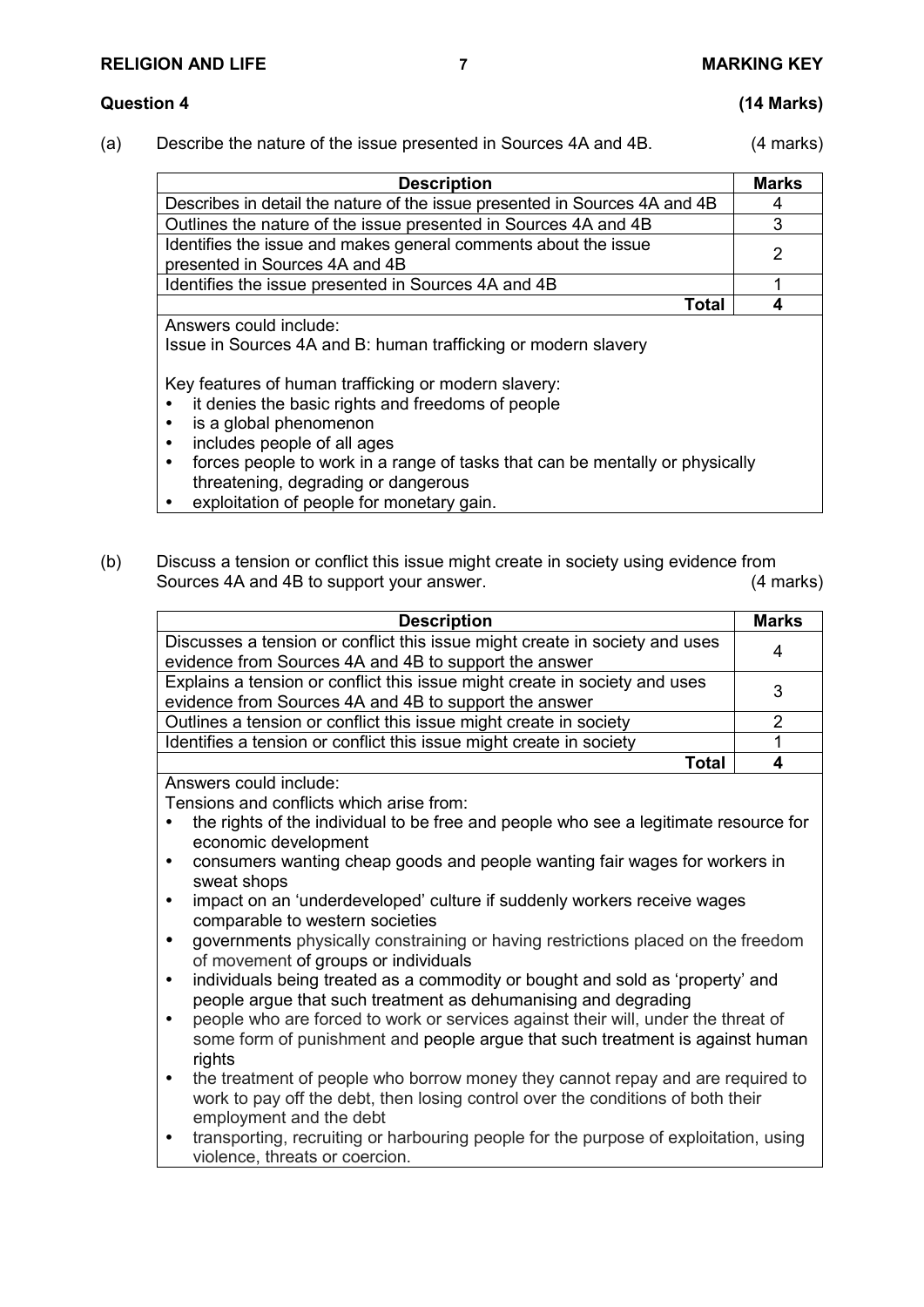### **Question 4** (continued)

(c) Explain **two** ways in which a religion could respond to this issue. (6 marks)

| <b>Description</b>                                     | <b>Marks</b> |
|--------------------------------------------------------|--------------|
| 2 ways $\times$ 3 marks each                           |              |
| Explains a way a religion could respond to this issue  |              |
| Describes a way a religion could respond to this issue |              |
| Identifies a way religion responds to this issue       |              |
|                                                        | subtotal     |
|                                                        | <b>Total</b> |
| Answers could include:                                 |              |

 engaging with existing faith networks to raise awareness, create opportunities for joint action to provide assistance to those exploited

• lobby governments for improved legislation

• promote education and awareness campaigns<br>• through the writings/speeches of religious lead through the writings/speeches of religious leaders.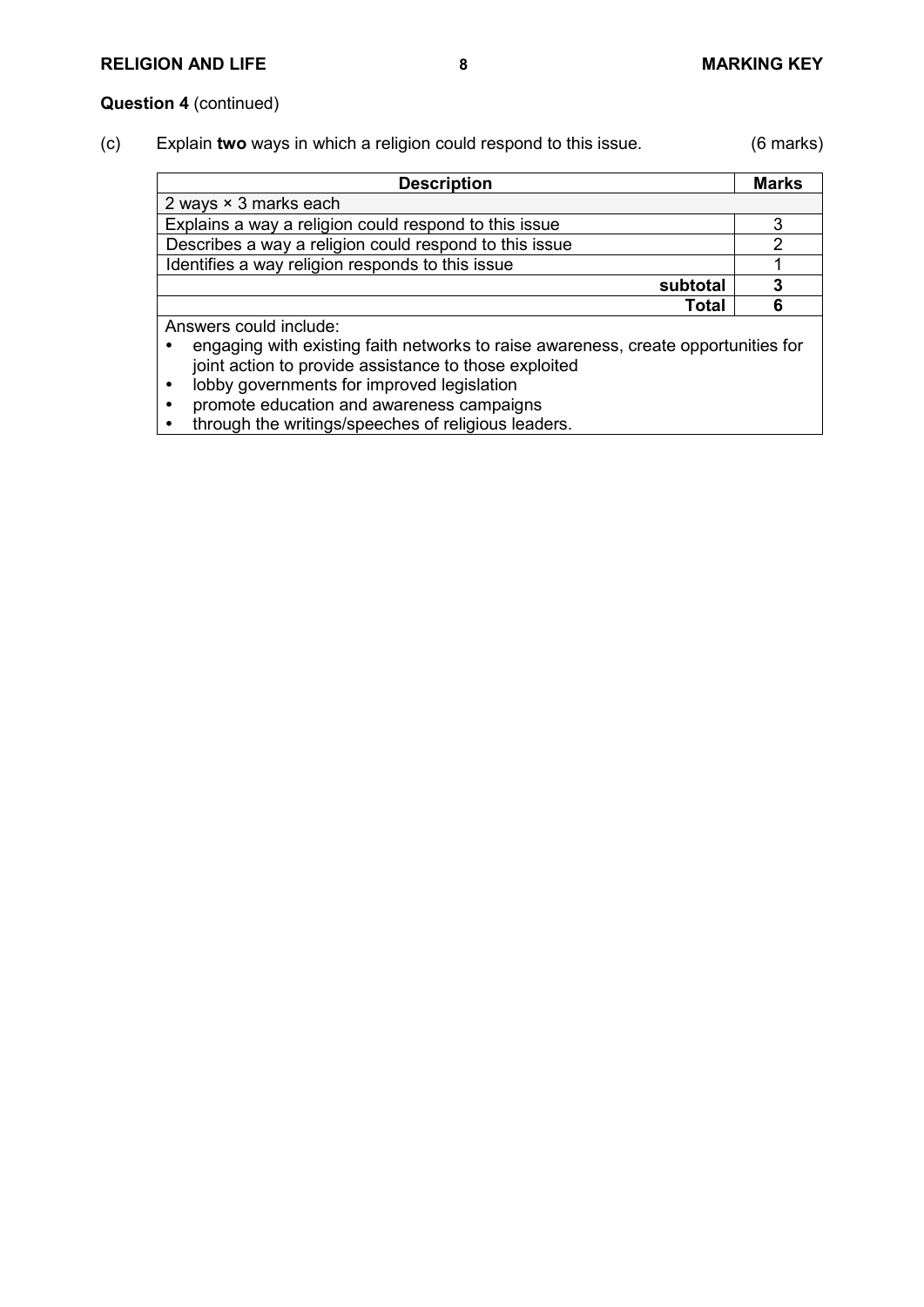### **Question 5 (14 marks)**

- 
- (a) (i) Identify **one** religious belief, teaching, ritual or practice that has developed over time. (1 mark)

| <b>Description</b>                                                                                                                                              | <b>Marks</b> |
|-----------------------------------------------------------------------------------------------------------------------------------------------------------------|--------------|
| Identifies a religious belief, teaching, ritual or practice that has<br>developed over time                                                                     |              |
| Total                                                                                                                                                           |              |
| Answers could include:<br>Examples:<br>the Catholic belief that marriage is sacrament<br>$\bullet$<br>in Judaism the belief in God as the Creator.<br>$\bullet$ |              |

(ii) Describe **two** key features of this religious belief, teaching, ritual or practice.

(6 marks)

| <b>Description</b>                                                              | <b>Marks</b> |
|---------------------------------------------------------------------------------|--------------|
| 2 key features x 3 marks                                                        |              |
| Describes a key feature of a religious belief, teaching, ritual or<br>practice  | 3            |
| Outlines a key feature of a religious belief, teaching, ritual or<br>practice   | 2            |
| Identifies a key feature of a religious belief, teaching, ritual or<br>practice |              |
| subtotal                                                                        | 3            |
| <b>Total</b>                                                                    |              |

Answers could include:

An example of a key feature:

The sanctity of marriage (for Catholics):

- in-dissolvable bond between God, man and wife, the sacramental nature of marriage sees it as a covenant that cannot be broken, it is a life-long and irrevocable commitment
- marriage is for the purpose of procreation, man and woman are called to be co-creators of life and lovingly accept and raise these children. This is discussed in the biblical story of Genesis 'Be fruitful and multiply'.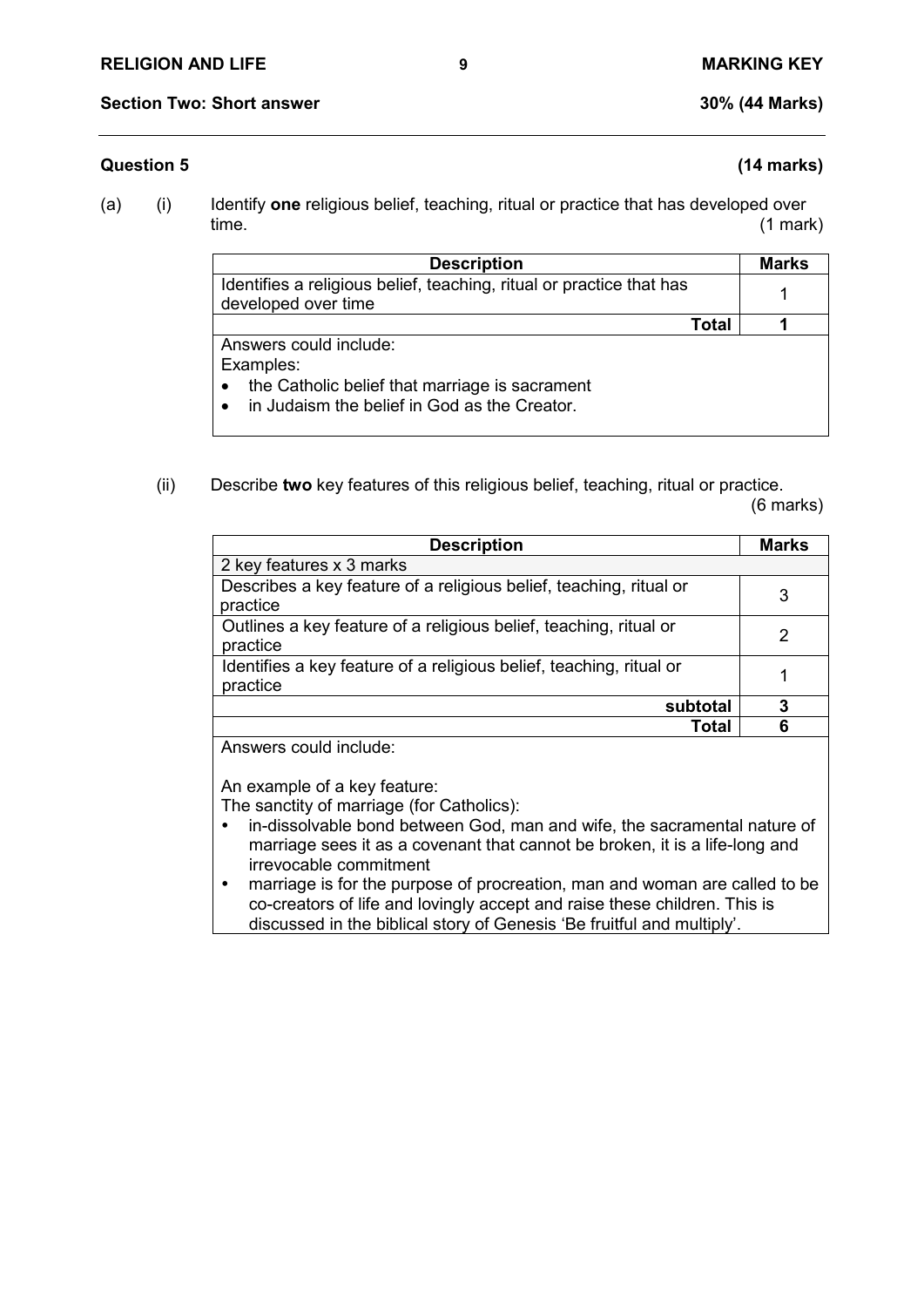#### **RELIGION AND LIFE 10 MARKING KEY**

### **Question 5** (continued)

(b) (i) Identify **one** significant person, event, issue, idea or process that played an important role in the development of this religious belief, teaching, ritual or practice. (1 mark)

| <b>Description</b>                                                                                                                                                           | <b>Marks</b> |
|------------------------------------------------------------------------------------------------------------------------------------------------------------------------------|--------------|
| Identifies a significant person, event, issue, idea or process that<br>played an important role in the development of this religious belief,<br>teaching, ritual or practice |              |
| Total                                                                                                                                                                        |              |
| Answers could include any one of the following:                                                                                                                              |              |
| The Diaspora                                                                                                                                                                 |              |
| The Enlightenment<br>٠                                                                                                                                                       |              |
| The Reformation<br>٠                                                                                                                                                         |              |
| <b>Martin Luther</b><br>$\bullet$                                                                                                                                            |              |
| synods or councils (e.g. the council of Nicea).<br>٠                                                                                                                         |              |

(ii) Explain why this person, event, issue, idea or process was significant in the development of this religious belief, teaching, ritual or practice. (6 marks) development of this religious belief, teaching, ritual or practice.

| <b>Description</b>                                                       | Marks         |
|--------------------------------------------------------------------------|---------------|
| Constructs a logical and coherent explanation on why this person,        |               |
| event, issue, idea or process was significant in the development of      | 6             |
| the religious belief, teaching, ritual or practice                       |               |
| Describes accurately why this person, event, issue, idea or process      |               |
| was significant in the development of the religious belief, teaching,    | 5             |
| ritual or practice                                                       |               |
| Outlines why this person, event, issue, idea or process was              |               |
| significant in the development of the religious belief, teaching, ritual | 4             |
| or practice                                                              |               |
| Provides some relevant statements about why this person, event,          |               |
| issue, idea or process was significant in the development of the         | 3             |
| religious belief, teaching, ritual or practice                           |               |
| Provides a general overview of this person, event, issue, idea or        |               |
| process                                                                  | $\mathcal{P}$ |
| Makes superficial comments about this person, event, issue, idea         |               |
| or process                                                               |               |
| <b>Total</b>                                                             | 6             |
| An example of a response:                                                |               |
| Example - the Council of Trent:                                          |               |

- recognised that marriage was more than just a commitment between man and woman and was a Sacrament
- at the Council a number of issues surrounding valid marriage were also clarified. For example, having more than one wife is not acceptable.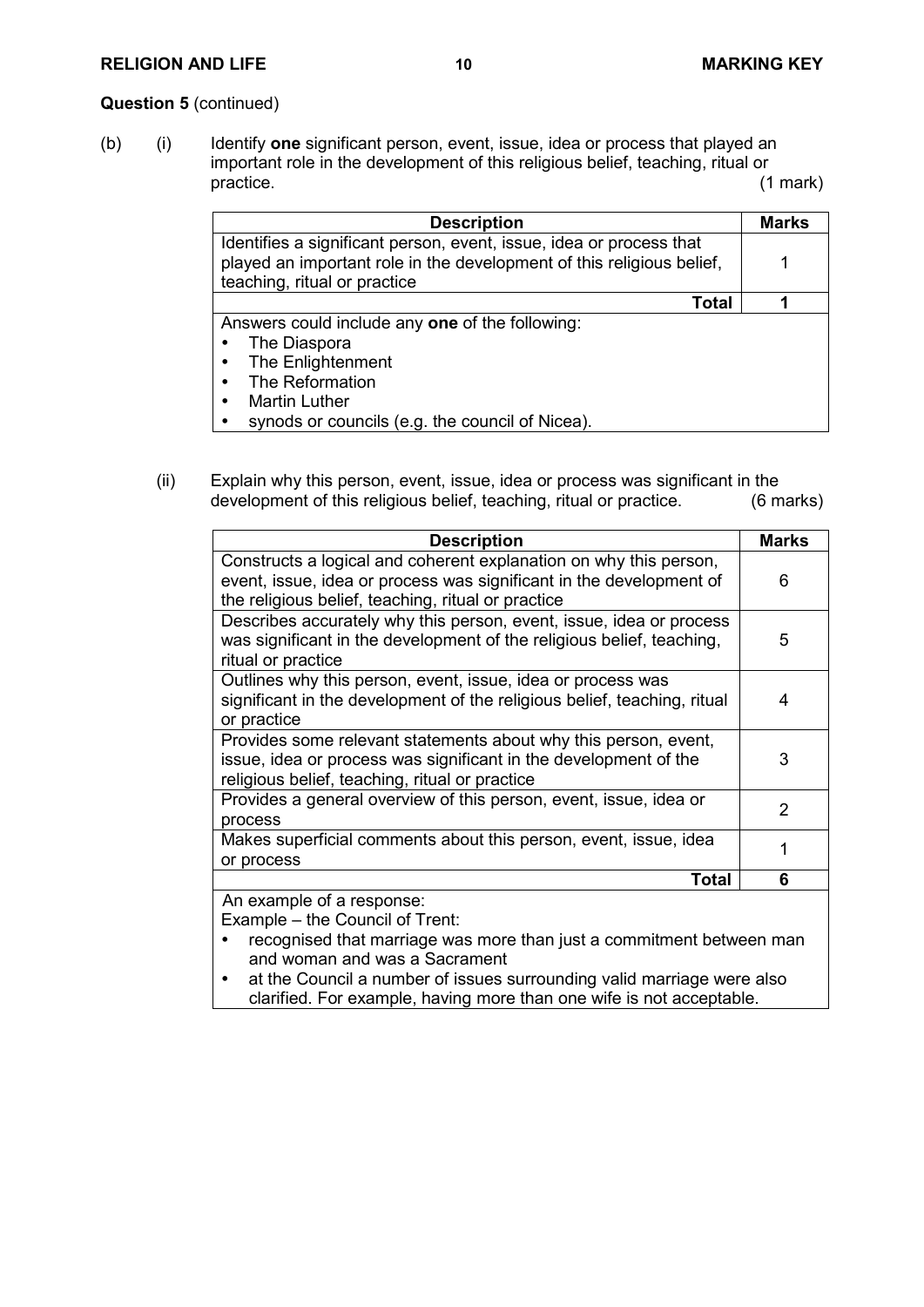### **Question 6 (14 marks)**

(a) Identify why both research and focus questions are important in inquiry. (2 marks)

| <b>Description</b>                                                                                                                    |              | <b>Marks</b> |
|---------------------------------------------------------------------------------------------------------------------------------------|--------------|--------------|
| Identifies why research questions are important in inquiry                                                                            |              |              |
| Identifies why focus questions are important in inquiry                                                                               |              |              |
|                                                                                                                                       | <b>Total</b> | 2            |
| Answers could include:<br>Research questions:<br>are objective and relate specifically to the area of research<br>frame the research. |              |              |
| Focus questions:<br>are important to guide the inquiry                                                                                |              |              |

- help to clarify the research task.
- (b) Explain **three** different ways in which a researcher might gather information about the importance of religious values in a secular society.

| <b>Description</b>                                                                    | <b>Marks</b>   |  |
|---------------------------------------------------------------------------------------|----------------|--|
| 3 ways x 3 marks each                                                                 |                |  |
| Explains a way in which a researcher might gather information about the               | 3              |  |
| importance of religious values in a secular society                                   |                |  |
| Describes a way in which a researcher might gather information about the              | $\overline{2}$ |  |
| importance of religious values in a secular society                                   |                |  |
| Identifies a way in which a researcher might gather information about the             | $\mathbf{1}$   |  |
| importance of religious values in a secular society                                   |                |  |
| subtotal                                                                              | $\overline{3}$ |  |
| Total                                                                                 | 9              |  |
| Answers could include:                                                                |                |  |
| Name: Survey/questionnaires                                                           |                |  |
| Define: used to measure information from a large population of religious and non-     |                |  |
| religious people                                                                      |                |  |
| Provide rationale: to gather information in an efficient way, via web, email, phone,  |                |  |
| mail or in person                                                                     |                |  |
| Relate to focus of research: helps researchers collect information to describe,       |                |  |
| compare, or explain attitudes about religious values in a secular society.            |                |  |
| Name: Focus groups                                                                    |                |  |
| Define: used to bring together a homogeneous group of participants                    |                |  |
| Rationale: provide rationale to discuss opinions and insights about religious values  |                |  |
| Relate to focus of research: used to receive feedback from participants through group |                |  |
| dialogue about the impact secularism has on religious values.                         |                |  |
|                                                                                       |                |  |
| Name: Interviews                                                                      |                |  |
| Define: takes form of conversation between a researcher and interviewee               |                |  |
| Rationale: provide rationale about the impact secularism has on religious values,     |                |  |
| usually on a one to one basis about religious values                                  |                |  |
| Relate to focus of research: can provide invaluable insight into attitudes about      |                |  |
| religious values in a secular society.                                                |                |  |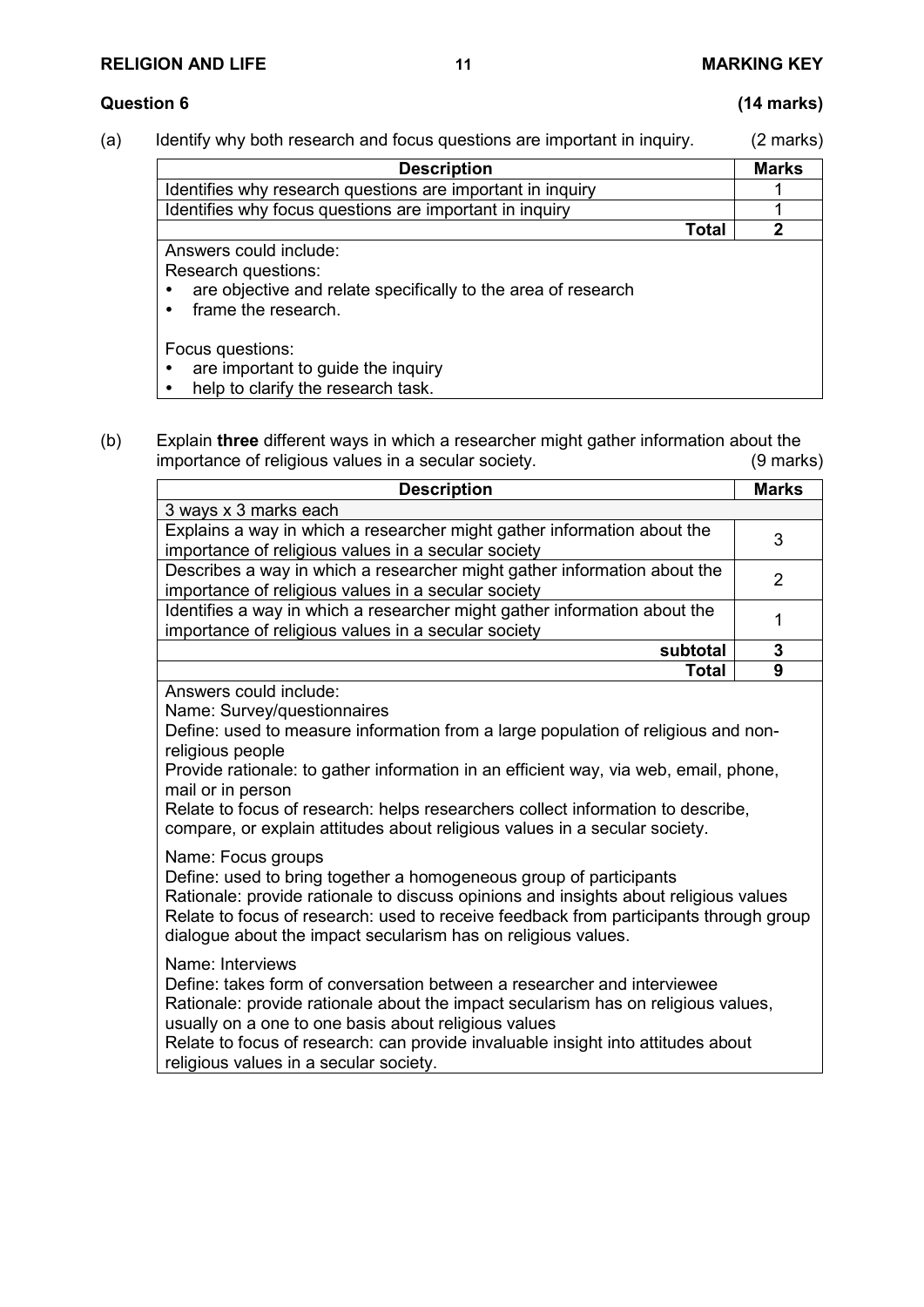#### **Question 6** (continued)

(c) Describe **one** ethical consideration to be taken into account when conducting research that involves religion.

|                                                   | <b>Description</b>                                                                                                        | <b>Marks</b> |
|---------------------------------------------------|---------------------------------------------------------------------------------------------------------------------------|--------------|
|                                                   | Describes an ethical consideration to be taken into account when<br>conducting research that involves religion            | 3            |
| conducting research                               | Outlines an ethical consideration to be taken into account when                                                           | 2            |
| conducting research                               | Identifies an ethical consideration to be taken into account when                                                         | 1            |
|                                                   | Total                                                                                                                     | 3            |
| Answers could include:<br>Ethical considerations: |                                                                                                                           |              |
| Name:                                             | honesty/transparency                                                                                                      |              |
| Define:                                           | being honest about the source of the information                                                                          |              |
| Relate to religion:                               | being fair and taking into account all sources of religious views<br>and being honest about this.                         |              |
| Name:                                             | confidentiality                                                                                                           |              |
| Define:                                           | not discussing personal information                                                                                       |              |
| Relate to religion:                               | it is important because it deals with deeply held personal beliefs<br>of people. To preserve the integrity of the person. |              |
| Other examples of ethical considerations:         |                                                                                                                           |              |
| respect                                           |                                                                                                                           |              |
| cultural sensitivity                              |                                                                                                                           |              |

## **Question 7 (10 marks)**

(a) Outline **two** reasons why a religion develops or expresses its beliefs. (4 marks)

| <b>Description</b>                                                                            | <b>Marks</b> |  |
|-----------------------------------------------------------------------------------------------|--------------|--|
| 2 reasons x 2 marks each                                                                      |              |  |
| Outlines a reason why a religion develops or expresses its beliefs                            |              |  |
| Identifies a reason why a religion develops or expresses its beliefs                          |              |  |
| Total                                                                                         |              |  |
| Answer could include:                                                                         |              |  |
| scholars/theologians develop a deeper/better understanding of religious truths<br>$\bullet$   |              |  |
| cultural change shifts people's response to religious truths resulting in change<br>$\bullet$ |              |  |
| cultural change requires religions to deal with new issues.<br>$\bullet$                      |              |  |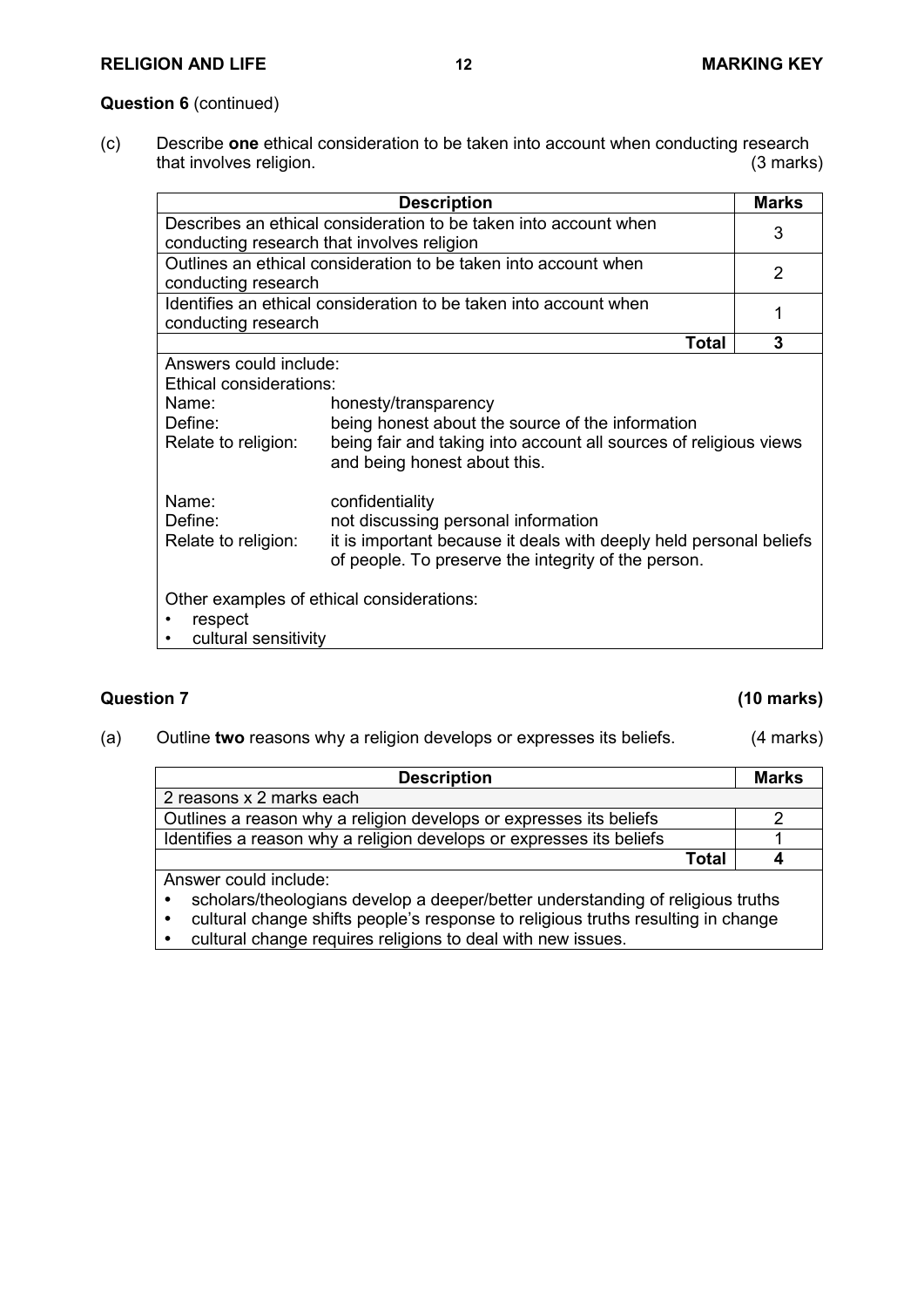(b) Explain the main features of **one** structure **or** process used by a religion to develop or express its beliefs. (6 marks)

| Constructs a logical and coherent explanation of the main features of a<br>structure or process used by a religion to develop or express its beliefs<br>Describes accurately the main features of a structure or process used by a<br>religion to develop or express its beliefs<br>Outlines the main features of a structure or process used by a religion to | 6<br>5 |
|----------------------------------------------------------------------------------------------------------------------------------------------------------------------------------------------------------------------------------------------------------------------------------------------------------------------------------------------------------------|--------|
|                                                                                                                                                                                                                                                                                                                                                                |        |
|                                                                                                                                                                                                                                                                                                                                                                |        |
|                                                                                                                                                                                                                                                                                                                                                                |        |
|                                                                                                                                                                                                                                                                                                                                                                |        |
|                                                                                                                                                                                                                                                                                                                                                                |        |
| develop or express its beliefs                                                                                                                                                                                                                                                                                                                                 |        |
| Provides some relevant statements about the main features of a structure                                                                                                                                                                                                                                                                                       | 3      |
| or process used by a religion                                                                                                                                                                                                                                                                                                                                  |        |
| Provides a general overview of the features of a structure or process used                                                                                                                                                                                                                                                                                     | 2      |
| by a religion                                                                                                                                                                                                                                                                                                                                                  |        |
| Makes superficial comments about the features of a structure or process                                                                                                                                                                                                                                                                                        |        |
| used by a religion                                                                                                                                                                                                                                                                                                                                             |        |
| <b>Total</b>                                                                                                                                                                                                                                                                                                                                                   | 6      |

An example of a response:

Example – Ecumenical Council (Catholic Church):

- are called when the need arises
- are attended by the Pope, Bishops from around the world and various other groups
- are convoked because of varying issues to which the Church needs to respond
- discuss and debate different topics that require their attention and surmise ways of dealing with these
- summations often end in documents that are used to guide the Catholic Church.

## **Question 8 (6 marks)**

Explain why the concept of freedom is important for a particular religion.

| <b>Description</b>                                                               | <b>Marks</b> |
|----------------------------------------------------------------------------------|--------------|
| Constructs a logical and coherent explanation on why the concept of freedom is   | 6            |
| important for a particular religion                                              |              |
| Describes the concept of freedom and why its important for a particular religion | 5            |
| Outlines the concept of freedom from the point of view of a religion             | 4            |
| Provides some relevant detail about how a religion understands the concept of    | 3            |
| freedom                                                                          |              |
| Provides general comments about the concept of freedom from the point of view    | 2            |
| of a religion                                                                    |              |
| Makes superficial comments about the concept of freedom for a religion           |              |
| Total                                                                            |              |

Answer could include:

Concept of freedom is highly significant for a religion as:

- freedom is a basic human vearning
- develops understanding of what is right and wrong
- freedom to experience God
- enhances their adherents understanding to religious truths
- freedom draws people closer to God.

Example: religions offer the opportunity of freedom through beliefs, values and practices. For example, in the Christian tradition, the Sacrament of Penance helps people overcome feelings of guilt to become freer, and the grace offered by God through the sacrament helps people to respond more freely to life situations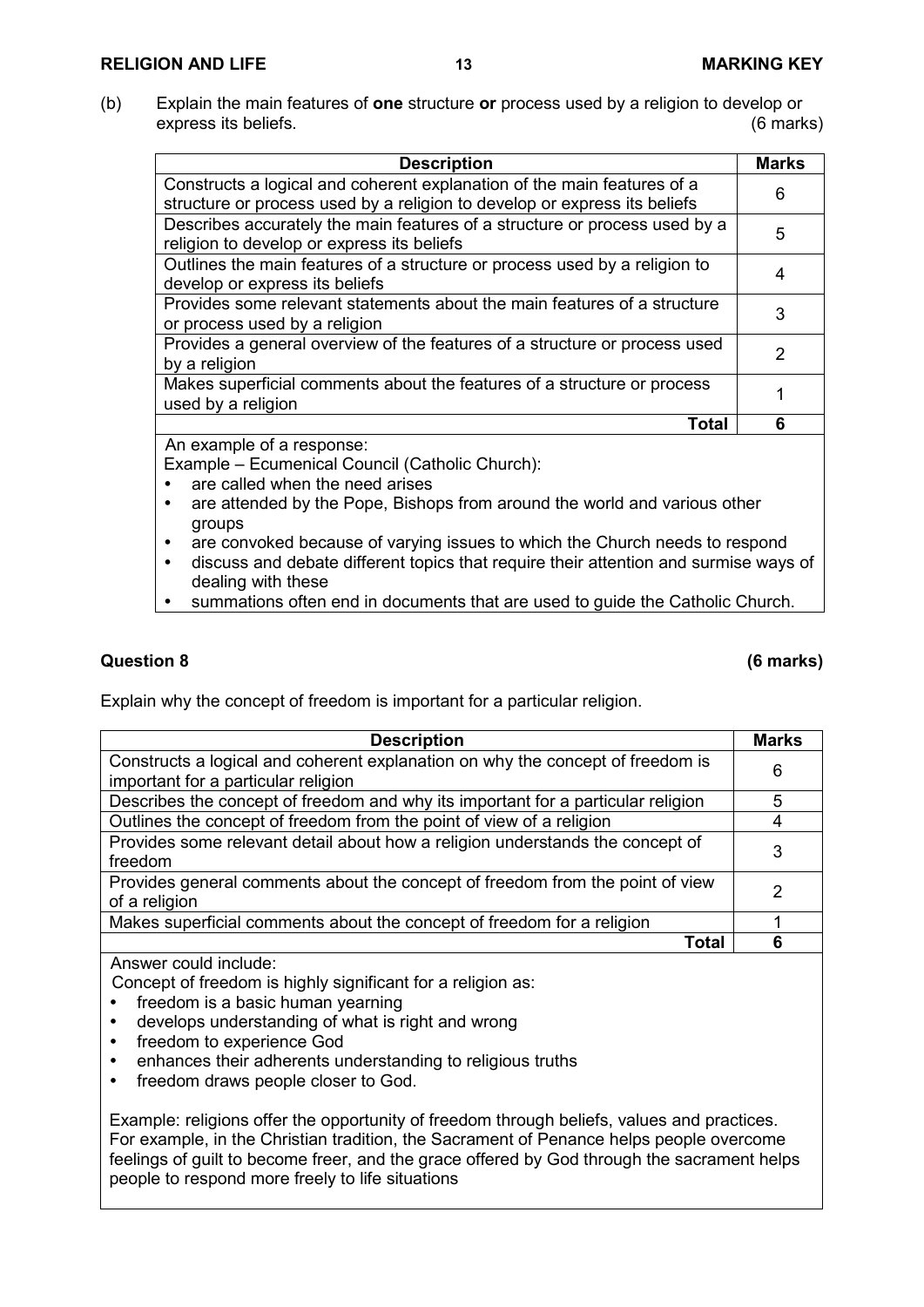Discuss, using **three** examples, the interplay between a religion and an issue within a particular historical context.

| <b>Description</b>                                                                                   |              | <b>Marks</b>            |
|------------------------------------------------------------------------------------------------------|--------------|-------------------------|
| Criterion 1: Interplay between a religion and an issue within a particular historical<br>context.    |              |                         |
| 3 examples x 4 marks each                                                                            |              |                         |
| Explains the interplay between a religion and an issue within a particular historical<br>context     |              | $\overline{4}$          |
| Describes the relationship between a religion and an issue within a particular<br>historical context |              | 3                       |
| Outlines an example of a religion and an issue within a historical context                           |              | $\overline{2}$          |
| Makes general comments about a religion and/or an issue within a historical<br>context               |              | 1                       |
|                                                                                                      | subtotal     | 12                      |
| <b>Criterion 2: Discussion</b>                                                                       |              |                         |
| Constructs a sustained, logical and sophisticated discussion                                         |              | 3                       |
| Constructs a coherent discussion                                                                     |              | $\overline{2}$          |
| Provides some discussion                                                                             |              | 1                       |
|                                                                                                      | subtotal     | 3                       |
| <b>Criterion 3: Evidence</b>                                                                         |              |                         |
| Uses convincing evidence to substantiate their essay                                                 |              | 5                       |
| Uses relevant evidence to support their essay                                                        |              | $\overline{\mathbf{4}}$ |
| Provides some relevant evidence to support their essay                                               |              | $\overline{3}$          |
| Provides evidence to support their essay                                                             |              | $\overline{2}$          |
| Provides limited evidence                                                                            |              | 1                       |
|                                                                                                      | subtotal     | 5                       |
| <b>Criterion 4: Essay Structure</b>                                                                  |              |                         |
| Introduction                                                                                         |              |                         |
| Articulates clearly an appropriate purpose and direction for the essay                               |              | $\overline{2}$          |
| Indicates some direction for the essay                                                               |              | 1                       |
|                                                                                                      | subtotal     | $\overline{2}$          |
| Body                                                                                                 |              |                         |
| Sequences content of the essay in well-structured paragraphs                                         |              | $\overline{2}$          |
| Sequences content in paragraphs                                                                      |              | 1                       |
|                                                                                                      | subtotal     | $\overline{2}$          |
| Conclusion                                                                                           |              |                         |
| Summarises succinctly the argument/viewpoint developed by the essay                                  |              | 1                       |
|                                                                                                      | subtotal     | 1                       |
|                                                                                                      | <b>Total</b> | 25                      |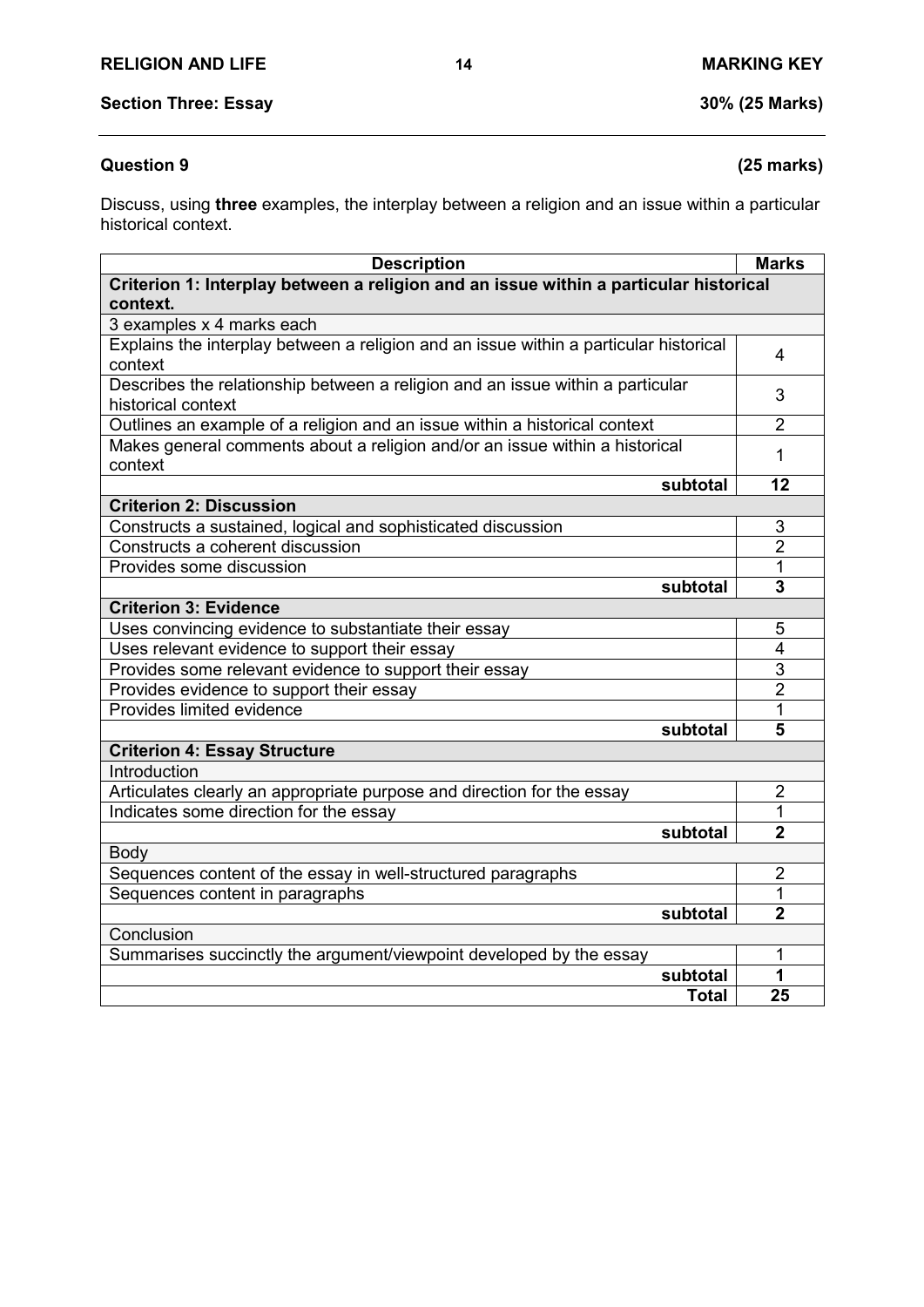# **Question 10 (25 marks)**

Discuss, using **three** examples, the interplay between the life of **one** significant religious person, their context and religion.

| <b>Description</b>                                                                                          |              | <b>Marks</b>            |
|-------------------------------------------------------------------------------------------------------------|--------------|-------------------------|
| Criterion 1: Interplay between the life of one significant religious person, their context<br>and religion. |              |                         |
| 3 examples x 4 marks each                                                                                   |              |                         |
| Explains the interplay between the life of a religious person, their context and<br>religion                |              | 4                       |
| Describes the relationship between the life of a religious person, their context<br>and/or religion         |              | 3                       |
| Outlines the life of a religious person and their context and/or religion                                   |              | $\overline{2}$          |
| Makes general comments about the life of a religious person                                                 |              | 1                       |
|                                                                                                             | subtotal     | 12                      |
| <b>Criterion 2: Discussion</b>                                                                              |              |                         |
| Constructs a sustained, logical and sophisticated discussion                                                |              | 3                       |
| Constructs a coherent discussion                                                                            |              | $\overline{2}$          |
| Provides some discussion                                                                                    |              | 1                       |
|                                                                                                             | subtotal     | 3                       |
| <b>Criterion 3: Evidence</b>                                                                                |              |                         |
| Uses convincing evidence to substantiate their essay                                                        |              | 5                       |
| Uses relevant evidence to support their essay                                                               |              | $\overline{\mathbf{4}}$ |
| Provides some relevant evidence to support their essay                                                      |              | 3                       |
| Provides evidence to support their essay                                                                    |              | $\overline{2}$          |
| Provides limited evidence                                                                                   |              | 1                       |
|                                                                                                             | subtotal     | 5                       |
| <b>Criterion 4: Essay Structure</b>                                                                         |              |                         |
| Introduction                                                                                                |              |                         |
| Articulates clearly an appropriate purpose and direction for the essay                                      |              | $\overline{2}$          |
| Indicates some direction for the essay                                                                      |              | 1                       |
|                                                                                                             | subtotal     | $\overline{2}$          |
| Body                                                                                                        |              |                         |
| Sequences content of the essay in well-structured paragraphs                                                |              | $\overline{2}$          |
| Sequences content in paragraphs                                                                             |              | 1                       |
|                                                                                                             | subtotal     | $\overline{2}$          |
| Conclusion                                                                                                  |              |                         |
| Summarises succinctly the argument/viewpoint developed by the essay                                         |              | 1                       |
|                                                                                                             | subtotal     | 1                       |
|                                                                                                             | <b>Total</b> | 25                      |